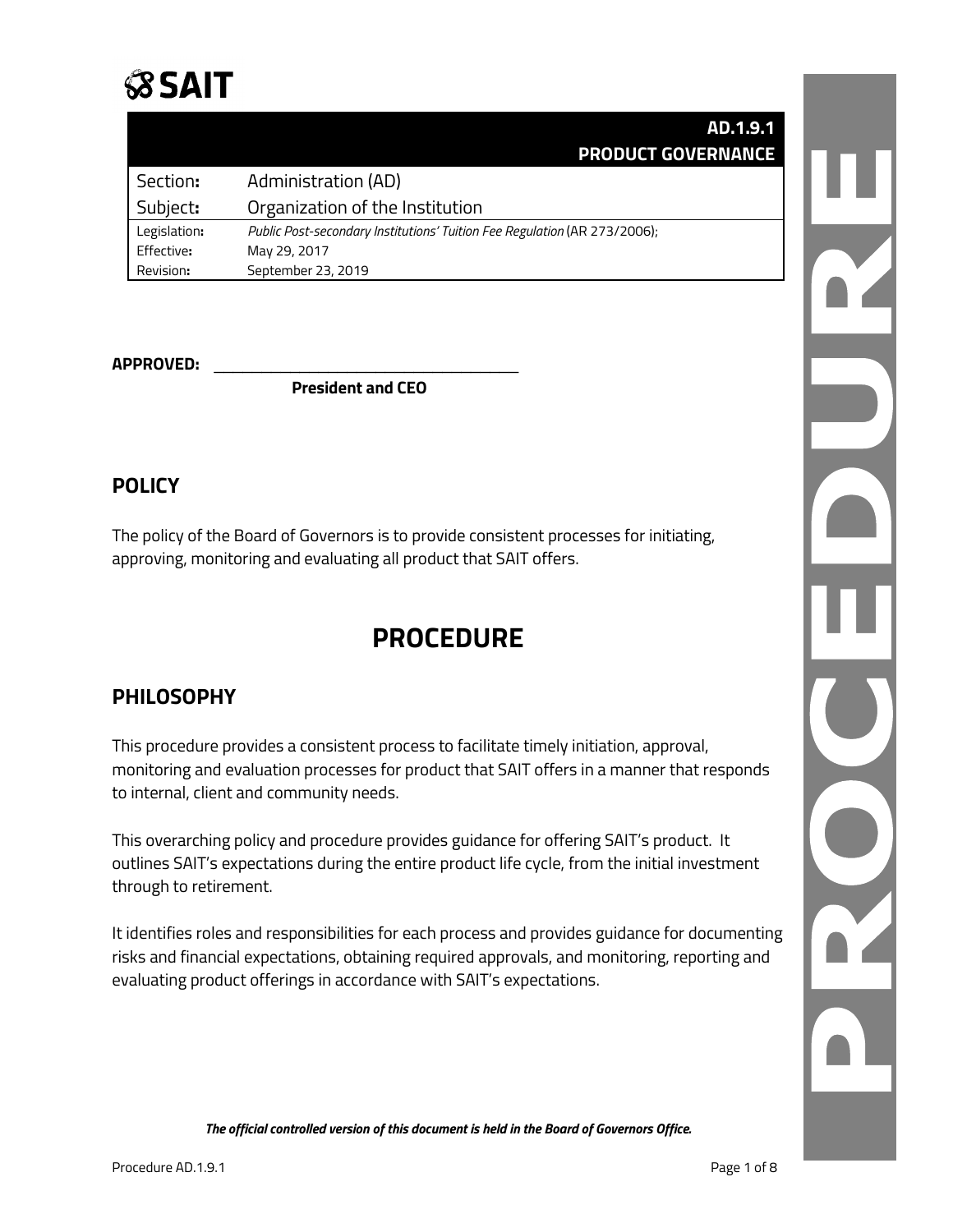# **SSAIT DEFINITIONS**

| <b>Capital costs</b>            | The cost of a capital asset that includes the purchase price<br>(including GST, net of rebate), and all costs directly attributable<br>to the acquisition, construction, development or betterment of<br>the asset, including installing the asset at the location and<br>bringing the asset to the condition necessary for its intended<br>use. |  |
|---------------------------------|--------------------------------------------------------------------------------------------------------------------------------------------------------------------------------------------------------------------------------------------------------------------------------------------------------------------------------------------------|--|
| <b>Cost recovery</b>            | Total revenue equals total direct operating costs, direct<br>development costs, withholding taxes, and incremental Level I<br>and Level II overhead costs.                                                                                                                                                                                       |  |
| Course                          | Organized subject matter in which instruction is offered with<br>specific learning outcomes within a given period of time.                                                                                                                                                                                                                       |  |
| <b>Credit</b>                   | A measure of the total amount of learning effort in a course,<br>including both the class/tutorial/laboratory/workshop/work-<br>integrated learning time and the amount of independent<br>learning that a student must do to succeed in that course.                                                                                             |  |
| <b>Credit course</b>            | A course that is part of a program approved by the Alberta<br>government that has a credit value associated with it.                                                                                                                                                                                                                             |  |
| <b>Credit program</b>           | A program that is approved by the Alberta government.                                                                                                                                                                                                                                                                                            |  |
| Curriculum                      | Learning materials that SAIT has created or licensed and that<br>the vice president, academic has approved through the<br>Approval Process for Managing Curriculum.                                                                                                                                                                              |  |
| <b>Delivery lead</b>            | An employee who has been assigned responsibility to manage<br>the process of delivering product to a client or individual<br>learner.                                                                                                                                                                                                            |  |
| <b>Direct development costs</b> | All expenses and capital costs directly attributable to creating<br>or modifying a product.                                                                                                                                                                                                                                                      |  |
| <b>Direct operating costs</b>   | All expenses directly attributable to delivering a product.                                                                                                                                                                                                                                                                                      |  |
| <b>Domestic client</b>          | A corporation or government agency whose legal base of<br>operations is within Canadian national boundaries or                                                                                                                                                                                                                                   |  |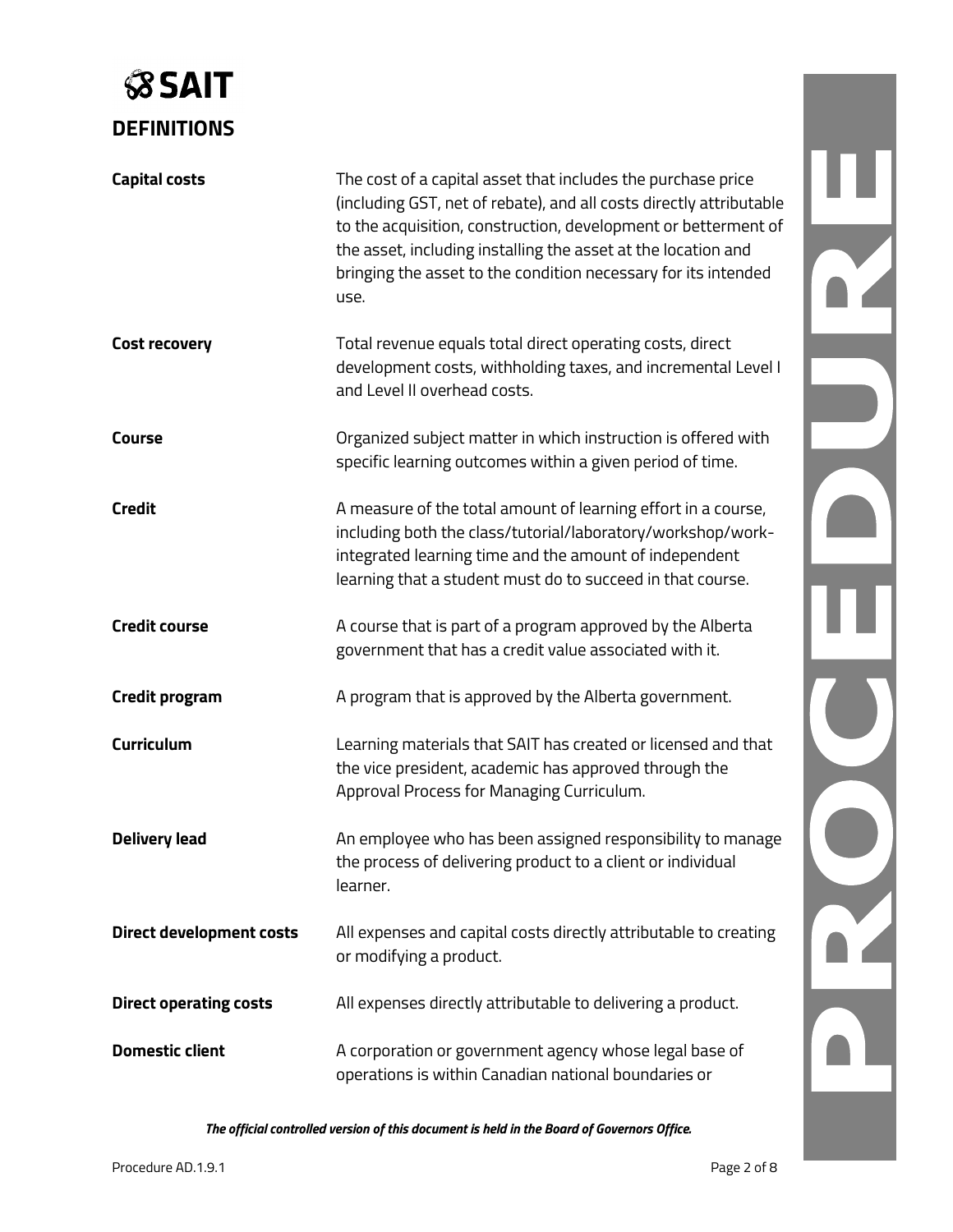

|                                   | jurisdiction and who does not meet the definition of an<br>"international client".                                                                                                                                                                                                                                          |  |
|-----------------------------------|-----------------------------------------------------------------------------------------------------------------------------------------------------------------------------------------------------------------------------------------------------------------------------------------------------------------------------|--|
| <b>Full-load equivalent (FLE)</b> | One FLE student reflects one student completing the full load<br>for one year of study in an accredited program, or several<br>students combining to complete the equivalent of a normal<br>full load.                                                                                                                      |  |
| <b>Gross margin</b>               | Total revenue less direct operating costs and withholding<br>taxes, expressed as a percentage of total revenue.                                                                                                                                                                                                             |  |
| <b>Gross profit</b>               | Total revenue less direct operating costs and withholding<br>taxes.                                                                                                                                                                                                                                                         |  |
| Internal rate of return (IRR)     | The interest rate at which the net present value of all the cash<br>flows (both positive and negative) from a project or<br>investment equal zero. IRR can be used to evaluate the<br>attractiveness of a project or investment.                                                                                            |  |
| <b>International client</b>       | A corporation or government agency whose legal base of<br>operations is outside of Canadian national boundaries or<br>jurisdiction, or such an agency within Canada for whom<br>product is to be provided to qualified international students or<br>outside of Canadian national boundaries or jurisdiction.                |  |
| <b>International student</b>      | A student who is not a Canadian citizen or permanent<br>resident, but who is:                                                                                                                                                                                                                                               |  |
|                                   | a) A visitor to Canada with a valid study permit authorizing<br>that student to study in Canada in accordance with the<br>terms of federal immigration legislation and who is neither<br>a Canadian citizen, permanent resident or refugee nor<br>otherwise legally entitled to maintain a permanent<br>Canadian residence; |  |
|                                   | b) A visitor to Canada with a valid visitor's visa who will be<br>studying in a SAIT program or course less than 6 months<br>in duration; or                                                                                                                                                                                |  |
|                                   | Registered in a SAIT course or program delivered in a<br>C)<br>country other than Canada.                                                                                                                                                                                                                                   |  |
| <b>International tuition fee</b>  | Tuition fees charged to international students.                                                                                                                                                                                                                                                                             |  |
|                                   | The official controlled version of this document is held in the Board of Governors Office.                                                                                                                                                                                                                                  |  |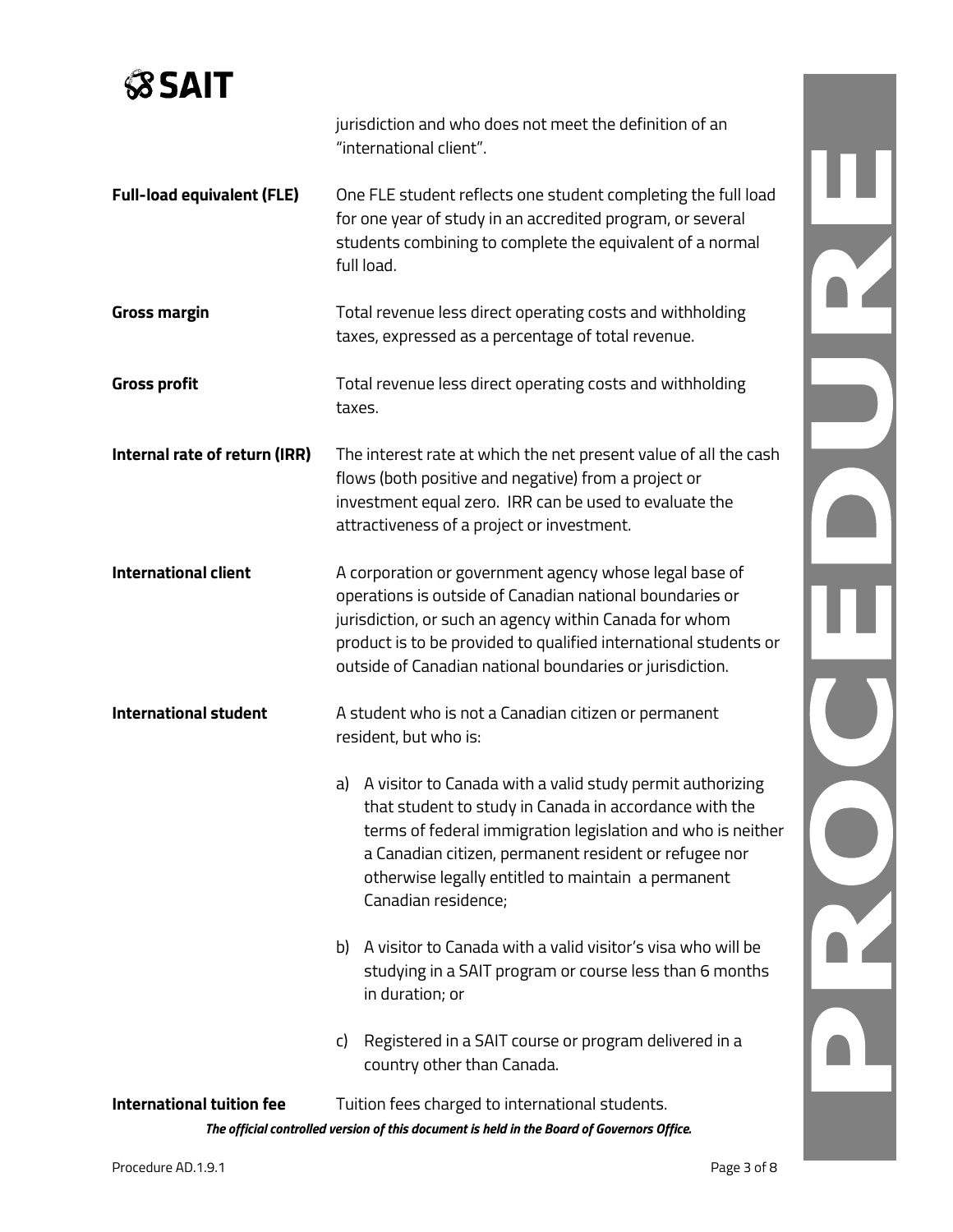

| <b>Level I overhead cost</b>   | Expenses incurred by a school/department to support the<br>management and delivery of a product that the<br>school/department delivers. Level I overhead costs may vary<br>depending on the volume of business. For example, an Earned<br>Revenue Coordinator's salary or the cost to market the<br>school/department's product are Level I overhead costs. |  |
|--------------------------------|-------------------------------------------------------------------------------------------------------------------------------------------------------------------------------------------------------------------------------------------------------------------------------------------------------------------------------------------------------------|--|
| <b>Level II overhead cost</b>  | Expenses incurred by SAIT, at an institutional level, to support<br>the delivery of a product. Level II overhead costs are generally<br>fixed costs. For example, registration, corporate marketing<br>and legal expenses are Level II overhead costs.                                                                                                      |  |
| <b>Net contribution</b>        | Total revenue less direct operating costs, Level I overhead<br>costs, and withholding taxes.                                                                                                                                                                                                                                                                |  |
| <b>Net contribution margin</b> | Total revenue less direct operating costs, Level I overhead<br>costs, and withholding taxes, expressed as a percentage of<br>total revenue.                                                                                                                                                                                                                 |  |
| <b>Net present value (NPV)</b> | The difference between the present value of cash inflows and<br>the present value of cash outflows. NPV can be used to<br>analyze the profitability of a projected investment or project.                                                                                                                                                                   |  |
| <b>Net profit</b>              | Total revenue less direct operating costs, Level I overhead<br>costs, Level II overhead costs and withholding taxes.                                                                                                                                                                                                                                        |  |
| Net profit margin              | Total revenue less direct operating costs, Level I overhead<br>costs, Level II overhead costs and withholding taxes,<br>expressed as a percentage of total revenue.                                                                                                                                                                                         |  |
| <b>Non-credit course</b>       | A non-credit course is not part of an Alberta government-<br>approved program and does not have a credit value associated<br>with it. It is not included in the calculation of a student's grade<br>point average.                                                                                                                                          |  |
| Non-credit program             | A program that is not approved by the Alberta government.                                                                                                                                                                                                                                                                                                   |  |
| <b>Opportunity lead</b>        | An employee who has been assigned responsibility to manage<br>the client relationship and is the primary contact with the<br>client for contract negotiations and disputes.                                                                                                                                                                                 |  |

*The official controlled version of this document is held in the Board of Governors Office.*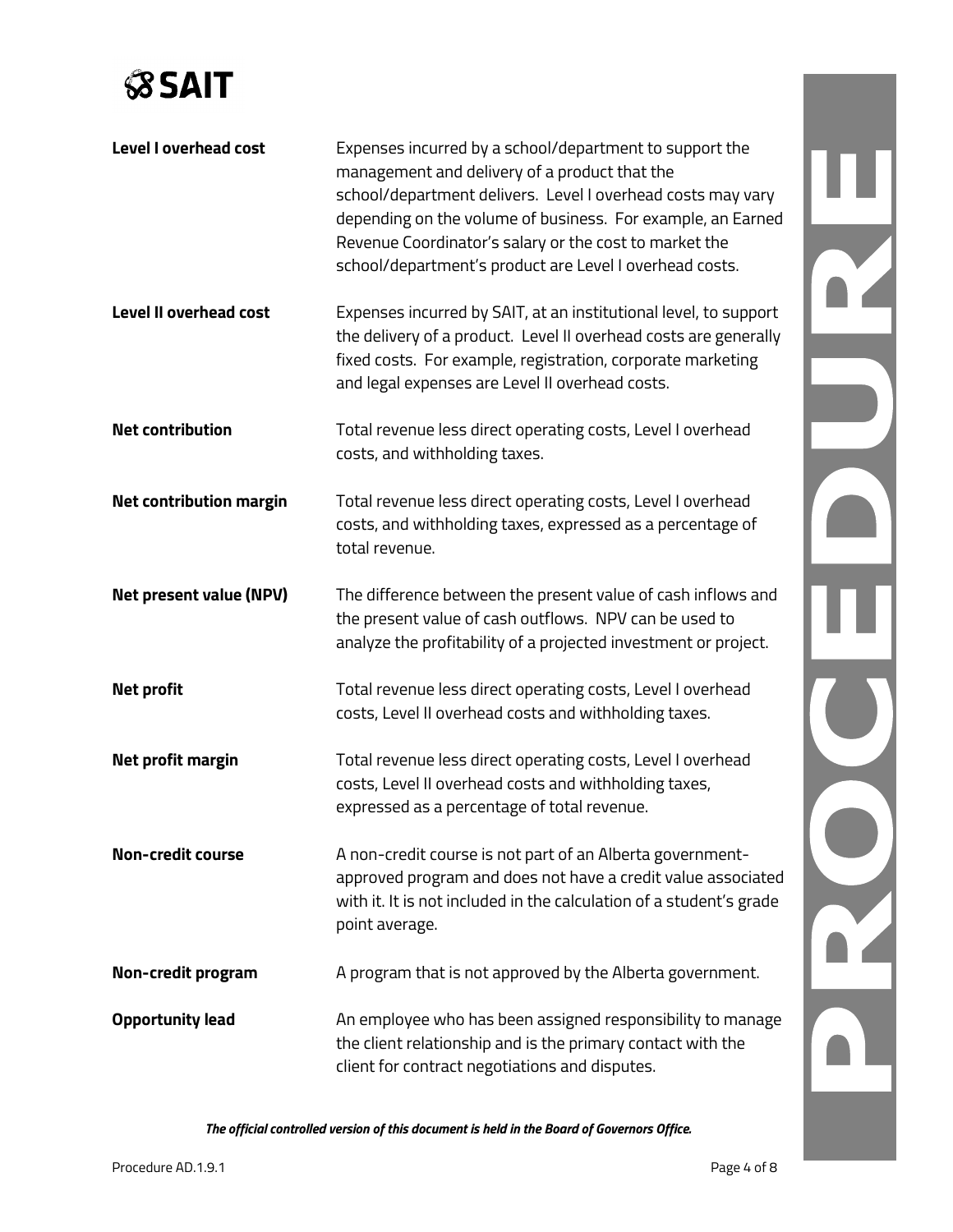## **SSAIT**

| <b>Overhead costs</b>             | Expenses that are not directly attributable to, but are required<br>for, delivering a product. Overhead costs may be variable or<br>fixed.                                                                                                                        |  |
|-----------------------------------|-------------------------------------------------------------------------------------------------------------------------------------------------------------------------------------------------------------------------------------------------------------------|--|
| <b>Payback period</b>             | The length of time, in years, that a product must operate in<br>order to generate a cumulative net contribution that equals<br>total direct development costs.                                                                                                    |  |
| <b>Product</b>                    | A program, course, good or service that SAIT creates, licenses<br>or buys and offers for sale. This includes goods or services<br>created through delivery of product that SAIT offers for sale.                                                                  |  |
| Program                           | A prescribed curriculum leading to a SAIT credential. A<br>program is divided into a number of courses.                                                                                                                                                           |  |
| <b>RACI chart</b>                 | A matrix of process and risk management strategies set<br>against roles. At each intersection of strategy and role it is<br>possible to assign roles that are responsible, accountable,<br>consulted or informed for that strategy.                               |  |
| <b>RACI: Accountable</b>          | The person/department accountable for the activity being<br>completed appropriately. Responsible persons/departments<br>report to the Accountable person/department.                                                                                              |  |
| <b>RACI: Consulted</b>            | The person/department not directly involved in carrying out<br>the activity but consulted about the activity. The<br>person/department may be a stakeholder or subject matter<br>expert.                                                                          |  |
| <b>RACI: Informed</b>             | The person/department receiving output from the activity or<br>needing to stay informed.                                                                                                                                                                          |  |
| <b>RACI: Responsible</b>          | The person/department carrying out the activity.                                                                                                                                                                                                                  |  |
| <b>Return on investment (ROI)</b> | The benefit (proceeds less cost) of an investment divided by<br>the cost of the investment, expressed as a percentage. ROI<br>can be used to measure or compare the efficiency of an<br>investment. At SAIT, ROI is generally evaluated over a five<br>year term. |  |
| <b>Support lead</b>               | An employee who has been assigned responsibility to manage<br>the process of delivering the school/department's portion of                                                                                                                                        |  |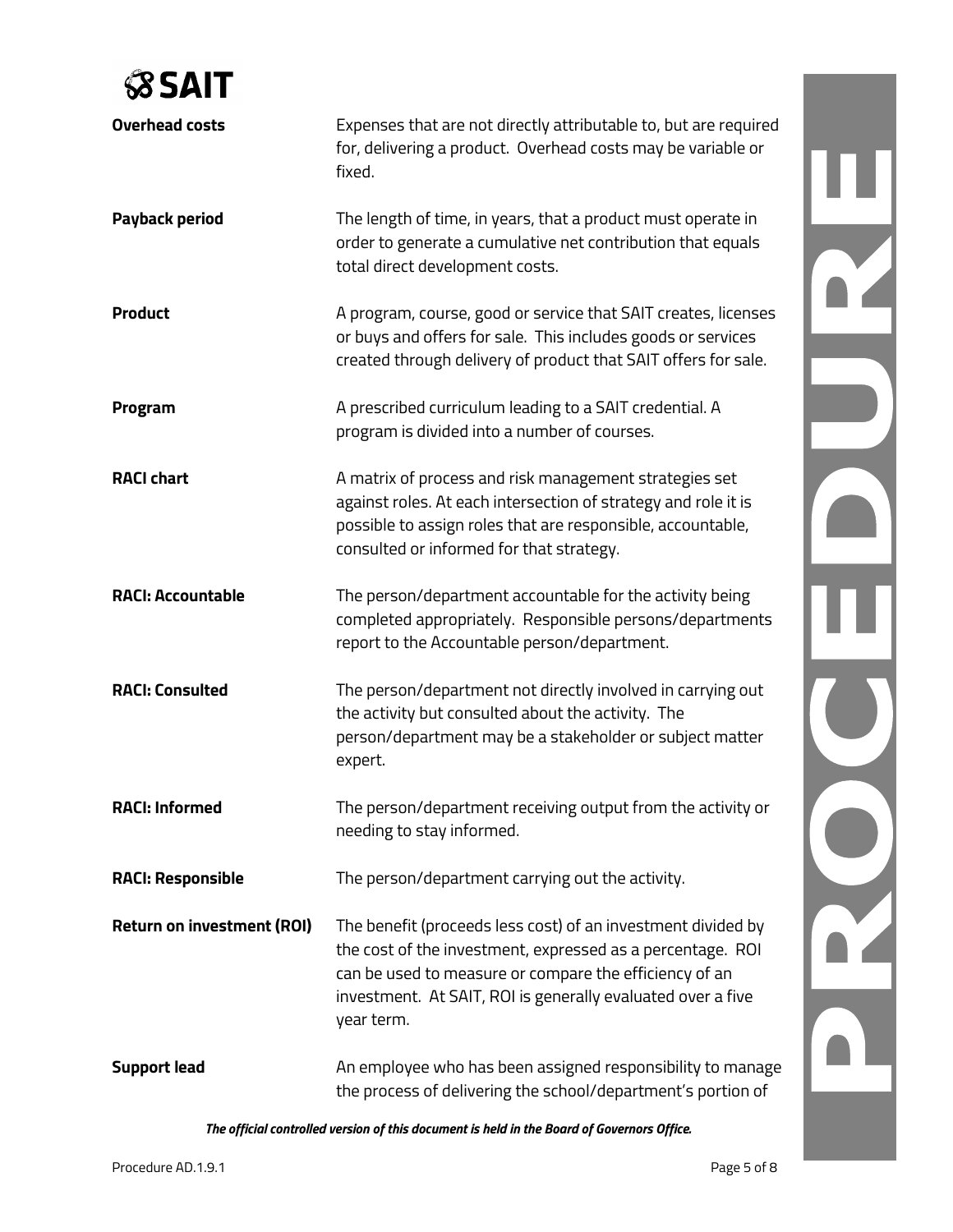# **SSAIT**

|                          | the product to a client. Support Lead(s) may be required<br>where more than one school/department will deliver product<br>to a client in accordance with the terms of an executed<br>contract. |
|--------------------------|------------------------------------------------------------------------------------------------------------------------------------------------------------------------------------------------|
| <b>Tuition fees</b>      | Charges payable to SAIT in exchange for instruction.                                                                                                                                           |
| <b>Withholding taxes</b> | Taxes imposed by foreign governments on organizations<br>whose legal base of operations are within their national<br>boundaries or jurisdiction.                                               |

## **GOVERNING PRINCIPLES**

- 1. This procedure and its associated processes apply to all product (credit and non-credit) at SAIT, excluding apprenticeship programs and sales through the Commercial Services and Applied Research and Innovation Services departments.
- 2. Product shall be offered based on stakeholder needs.
- 3. Product outcomes are expected to achieve the overall goals that SAIT approves annually.
	- a) Product is expected to be offered on a cost recovery basis at a minimum. Exceptions must be approved by the vice president finance and corporate services, or designate.
- 4. SAIT assesses potential opportunities based on financial and non-financial criteria and risks associated with the investment, delivery and retirement of product.
- 5. SAIT establishes monitoring and reporting processes for financial and non-financial information associated with the investment, delivery and retirement of product.
- 6. The Vice President Academic or designate approves curriculum.
- 7. Approvals for credit curriculum, including new curriculum and changes to existing curriculum, must comply with the Alberta government's policies and regulations.
- 8. SAIT has consistent processes for managing tuition fees.
	- a) Tuition fees for credit programming are subject to the requirements of the Alberta Government's *Public Post-secondary Institutions[' Tuition Fee Regulation](http://www.qp.alberta.ca/1266.cfm?page=2006_273.cfm&leg_type=Regs&isbncln=0779752325)*.
	- b) SAIT sets international tuition fees.

*The official controlled version of this document is held in the Board of Governors Office.*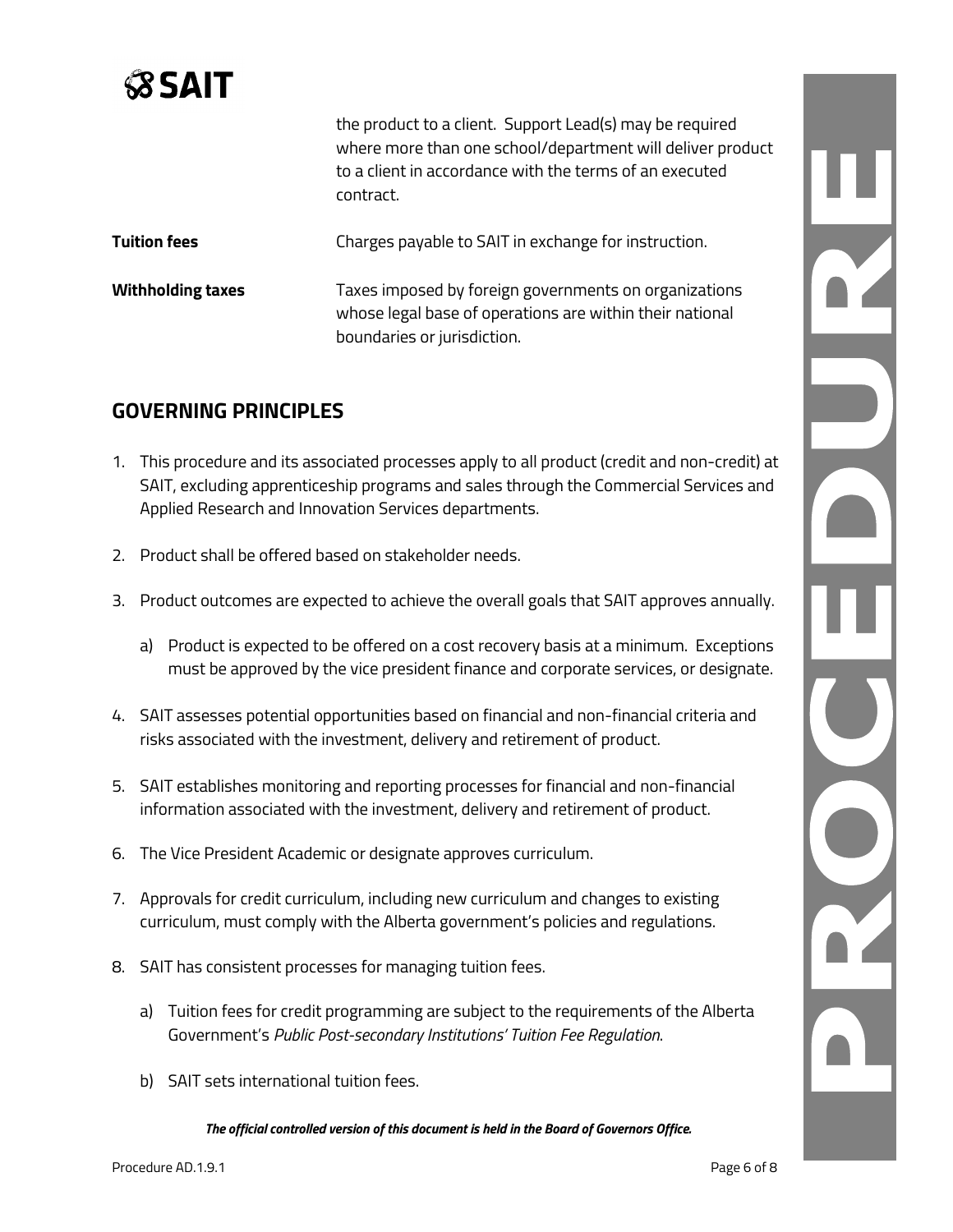

- c) SAIT sets non-credit tuition fees.
- 9. Contracts must be signed by all parties prior to incurring any SAIT liability or delivering product pursuant to the contract.

### **PROCEDURE**

- 1. This procedure is governed by detailed processes, as set out in the Product Governance Processes document, attached as Schedule A, an Associated Document to this procedure. It consists of two sections:
	- **a) Section A: Product Delivery Using Existing Curriculum**
		- i) A1 International Client: Processes, responsibilities and expectations for selling and delivering product to an international client.
		- ii) A2 Domestic Client (Standard): Processes, responsibilities and expectations for selling and delivering product to a domestic client where the pricing, course content and deliverables are standardized. Customized content is not available through this process.
		- iii)  $A3$  Domestic Client (Customized): Processes, responsibilities and expectations for selling and delivering product to a domestic client where the product can be customized to the client's specific requirements. This process offers the ability to negotiate the scope of work with the client.
		- iv)  $A4$  Individual Learner: Processes, responsibilities and expectations for delivering product directly to an individual learner—not a domestic or international client.

### **b) Section B: New Product and Curriculum Development**

i) Processes, responsibilities and expectations for developing new product and curriculum.